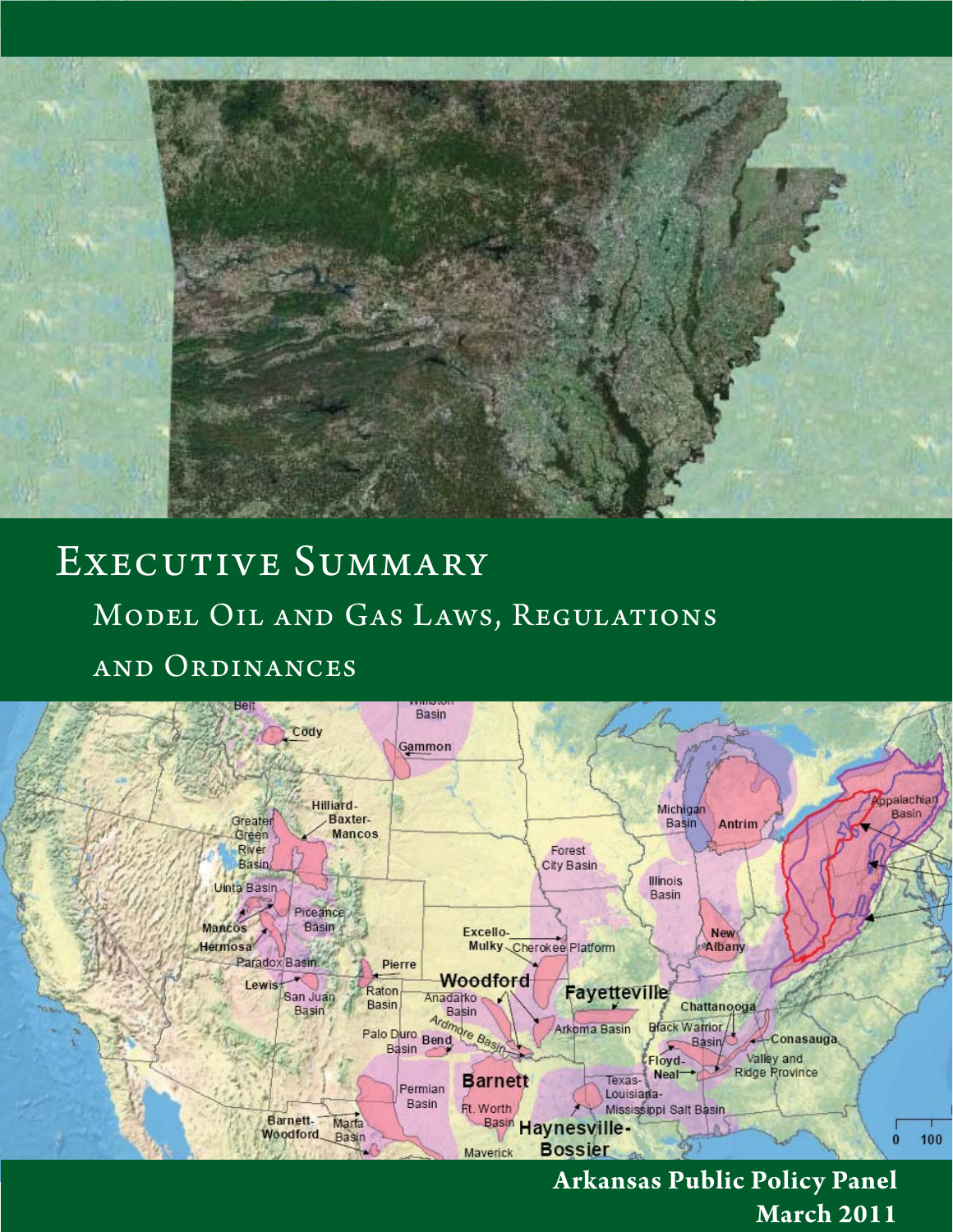

 *"Putting the PUBLIC back in public policy since 1963"*

1308 West Second Street • Little Rock, Arkansas 72201 • 501.376.7913 (ph) • 501.374.3935 (fax) panel@arpanel.org (e-mail) • www.ARPanel.org

Thank you for reading our report!

Natural gas should be developed in Arkansas using the best safeguards available to protect landowners, water quality, air quality and public health. Natural gas is an important resource that can be developed responsibly, but Arkansas is full of communities, families and valuable resources that deserve protection. We have some of the highest water quality in the world, attracting people from far and wide to Arkansas lakes, rivers and communities.

This report looks at how other states with thriving natural gas industries protect their residents. We found that many states and communities enjoy far better safeguards than Arkansas. The findings refute claims by the natural gas industry that improved safeguards for Arkansans will drive them out of business and hurt economic development.

We believe Arkansas communities deserve the best protections available.

There is a way to balance natural gas development with landowner and environmental protection. This report highlights some of the best practices other states use to find that balance. We hope you find it helpful.

For a better Arkansas,

Bill Kopsky, Executive Director Arkansas Public Policy Panel

## **Find the full report at ARPanel.org**

*Front cover photos:*

**Top: State of Arkansas, Sattelite image from Google Maps.** 

*Bott om: Shale Gas Plays, Lower 48 States. Energy Information Administration, March 10, 2010.*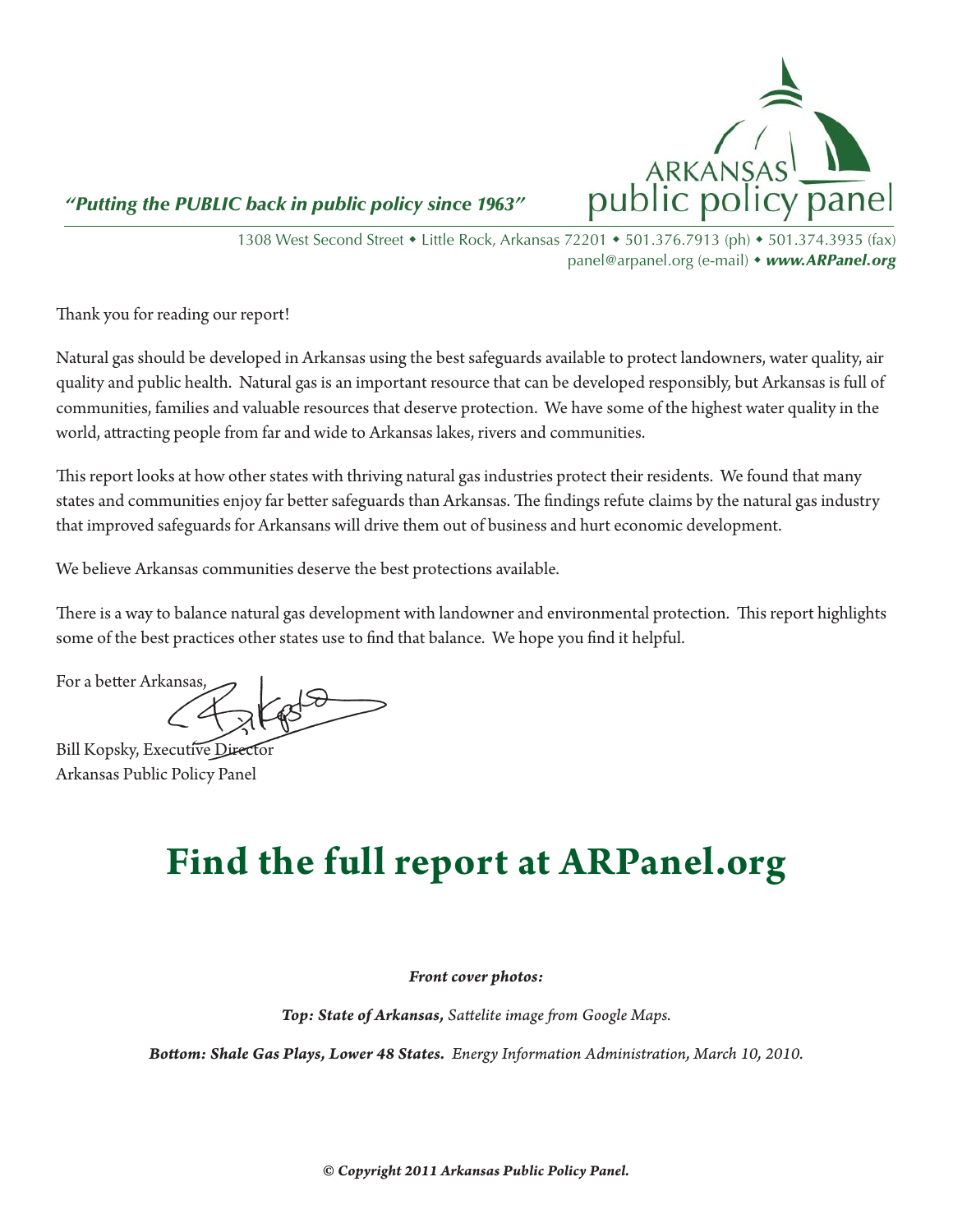### Executive Summary

This report compares protections for land owners, air quality, water quality and public health from the negative impacts of natural gas development using hydraulic fracturing of shale formations, as used in the Arkansas Fayetteville Shale play. The report finds that many states offer their residents stronger safeguards than those found in Arkansas, with a few notable exceptions.

In each section of this report, we make recommendations for new policies that have been used in other states or localities to strengthen protections for air, land, water and public health. We view the following proposals as the highest priorities for Arkansas to address in the near term:

- 1. **Surface Owner Rights:** In order to ensure that surface owners are fairly consulted about the course of development and minimization of negative effects, and compensated for damages to their property, we recommend that oil and gas operators be required to:
	- a. Notify surface owners in writing at least 30 days before disturbance of the surface.
	- b. Compensate surface owners for lost income and expenses incurred as a result of inability to use or access land; the value of damaged crops, water supplies or personal property; and the decreased value.
- 2. Water: In order to protect Arkansas' clean water resources, we recommend that:
	- a. The legislature clarify that the Arkansas Pollution Control and Ecology Commission has the authority and duty to make rules that prevent oil and gas operations from polluting the waters of the State, and that the Arkansas Department of Environmental Quality has the authority and duty to enforce such rules, and
	- b. Oil and gas operators be required to conduct water quality and quantity tests before well construction begins, and at least annually while the well is in production, and that the results of

all water monitoring tests be made available to the public.

- 3. Hydraulic Fracturing: In order to protect groundwater resources from contamination with chemicals used in drilling and fracturing, we recommend that:
	- a. Intermediate casing be required to protect freshwater, particularly for wells that pass through freshwater that is being used or could be used for drinking water.
	- b. Specific, strong standards for casing and cementing be adopted.
- 4. Air: In order to protect oil and gas field residents from the serious health effects of air pollution, we recommend that Arkansas update its standards for oil and gas exploration and production operations to:
	- a. Require oil and gas developers to implement technology and practices that have been proven cost effective to reduce or eliminate air emissions during the oil and gas exploration and production process, such as requiring green completions for all wells unless not technically or economically feasible, and requiring low- or no-bleed valves on all new, replaced or repaired pneumatic devices.
	- b. Make the entire production system, including separators, compressors, dehydration units and other equipment currently defined as "insignificant" sources of pollution, a part of emissions calculations and the permitting program.
	- c. Lower regulatory thresholds that trigger permit and emission control requirements.
- 5. Noise: To protect against the serious health effects of noise from oil and gas operations, we recommend that Arkansas implement a noise standard of 55 decibels during the day and 45 decibels at night.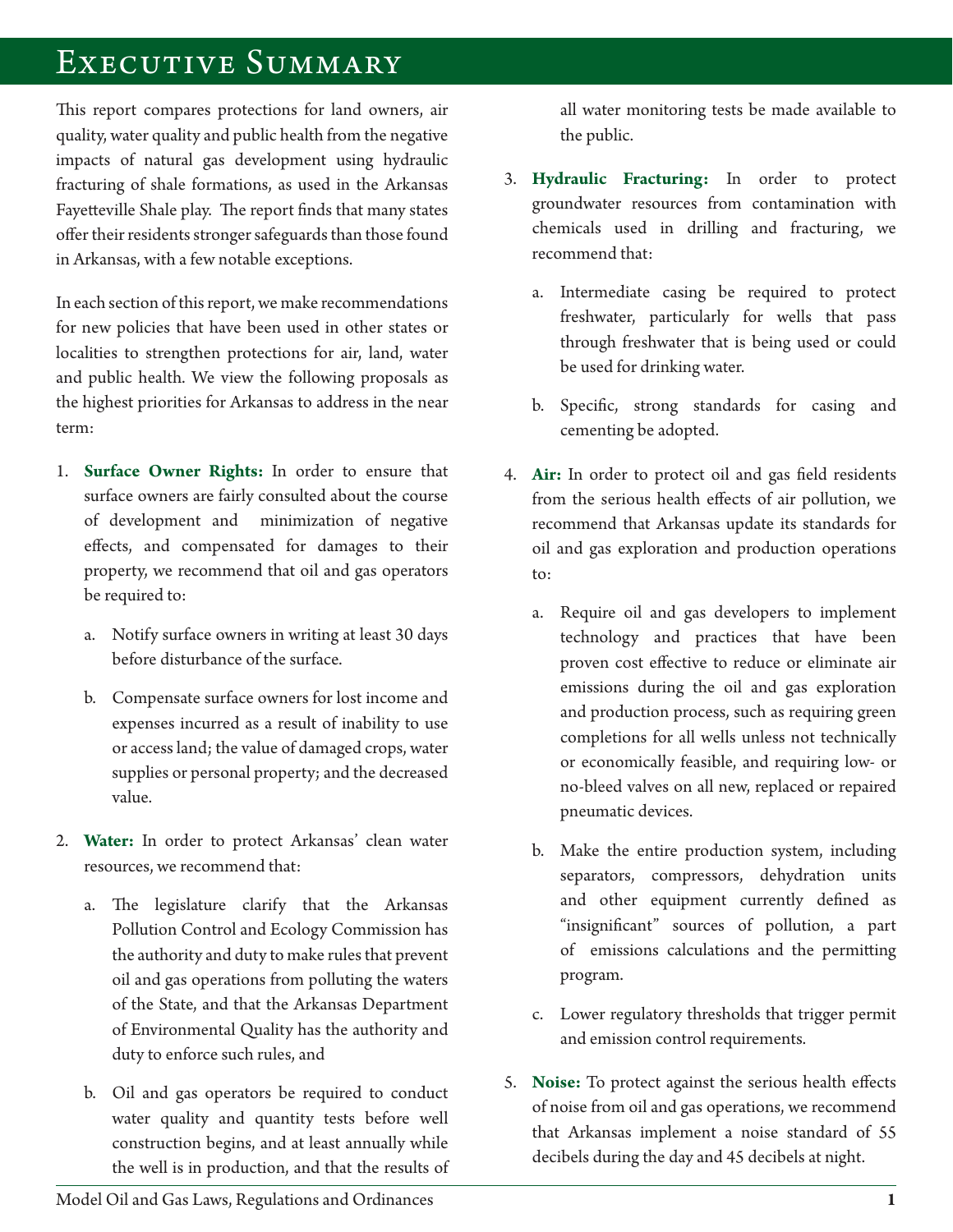- 6. Inspections: In order to ensure that Arkansas laws and regulations to protect clean air, land, water and public health are being implemented, we recommend that:
	- a. Every well should be inspected as often as necessary to ensure compliance with laws and regulations, but at least once per year, with an emphasis on inspecting: 1) New wells prior to being put into production (with an emphasis on ensuring proper cementing and casing); 2) wells while hydraulic fracturing is occurring; 3) wells that have been put into production within the prior year; and  $4)$  wells going into final reclamation.
	- b. Agencies identify the staff required to meet their inspection goals and communicate these needs to legislators in budget requests.
- 7. Waste Sites: To protect against contamination from oil and gas waste sites, we recommend adoption of comprehensive oil and gas site standards similar to those passed in New Mexico, including requiring:
	- a. Use of double liners with leak detection systems in storage and disposal pits.
	- b. Temporary pits to close within six months of completion of drilling.
	- c. Signs, fencing and netting around all pits.
- 8. Disclosure: In order to provide residents with information needed to test their water, and to understand the impacts of oil and gas development and any contamination that does occur, we recommend that the new Arkansas disclosure requirements be updated to require disclosure of:
	- a. Chemical Abstract Service (CAS) numbers, as well as the volume of each substance used.
	- b. Drilling chemicals, as well as those used in the hydraulic fracturing process.
	- c. Initial reports to all local residents with sufficient time in advance of drilling or stimulation to test their wells for contaminants to establish a

baseline, in addition to final reports after drilling or stimulation, with chemicals actually used.

- d. The volume and source of water used in the operation, as well as the total amount of fluid used and the amount returned to the surface.
- e. The location of all surface and underground water sources within one mile of the drill site, as well as the location of all fault lines and fissures within one mile of the drill site or injection site.
- f. Protections for proprietary information must be minimized, as established in the federal Emergency Planning and Community Right to Know Act and its implementing regulations.
- 9. Financial Assurance: In order to ensure that oil and gas sites are reclaimed in a timely manner, and that reclamation is paid for by operators and not taxpayers, we recommend that Arkansas' bonding requirements be updated to:
	- a. Increase single well bond amounts to \$10,000 per well and blanket bond amounts to \$250,000 statewide.
	- b. Institute a single well bond equal to the cost of plugging and reclamation for idle wells.
- 10. Best Management Practices: In order to ensure that oil and gas operators use equipment and practices that will prevent and minimize impacts to the environment, we recommend that:
	- a. Oil and gas developers be required to use the Best Management Practices described in the U.S. Bureau of Land Management's *Gold Book*, as well as the American Exploration and Production Council's *Reasonable and Prudent Practices for Stabilization.*
- 11. Setbacks: Because proximity to oil and gas operations often contributes to negative impacts, we recommend that oil and gas wells be set back at least 1,000 feet from habitable dwellings, schools, places of worship, hospitals, water sources and bodies of water.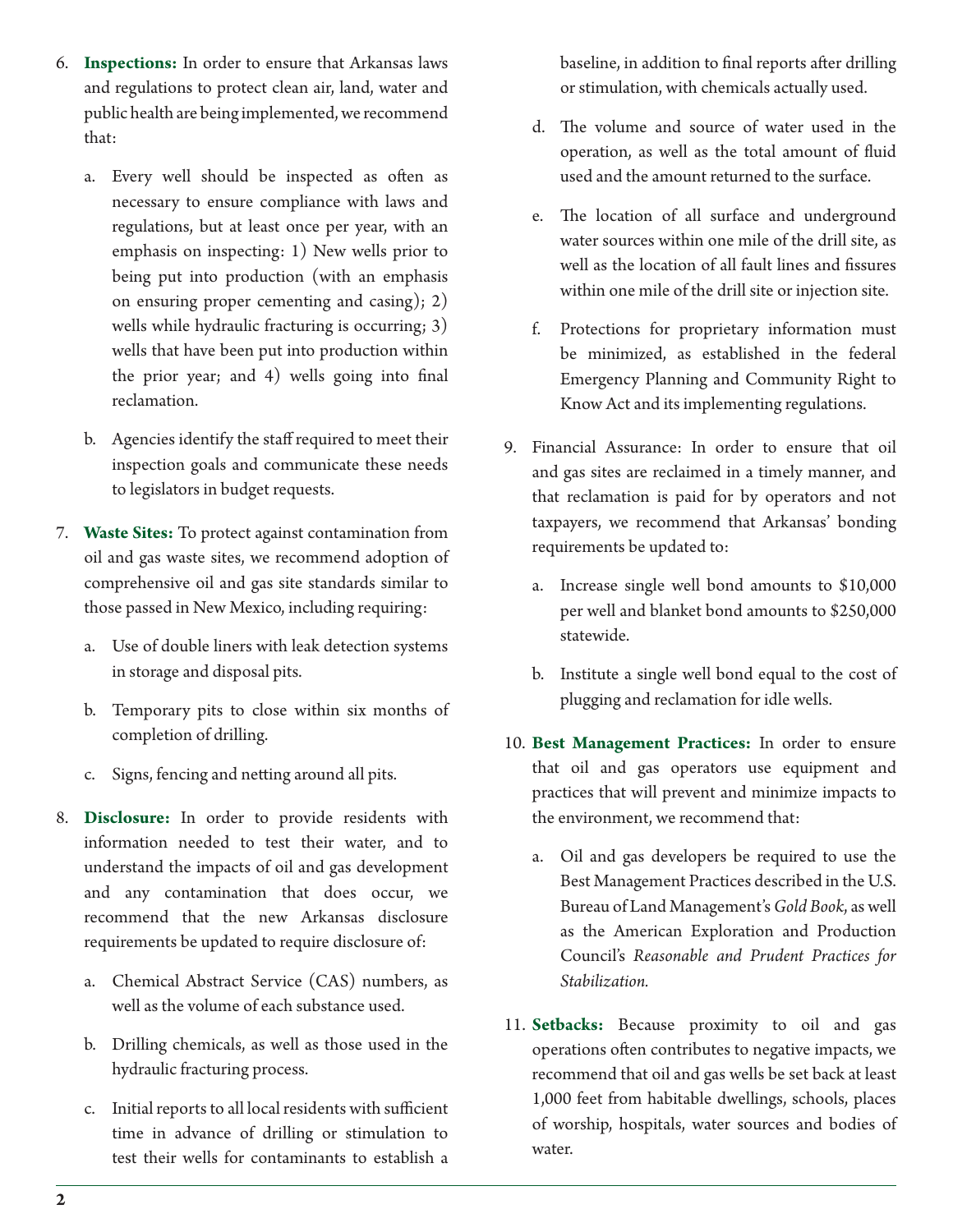#### Introduction

As the nation and the world search for cleaner fuel supplies and energy independence, and new technologies and techniques open previously uneconomic natural gas deposits to development, the U.S. natural gas industry has expanded steadily, despite the current recession. In Arkansas, natural gas production from the Fayetteville Shale continues to increase, but the play is seen by some to be at a crossroads as more new shale plays are opened and natural gas developers have more options for investment. As companies balance the risks and returns of various plays, the pace of new drilling in the Fayetteville Shale has slowed, leading some to question whether the Arkansas play will be as productive or profitable as initially projected.<sup>1</sup>

At the same time, new questions and concerns about the effects of natural gas development are being raised. Much of this attention has focused on the controversial industry practice of hydraulic fracturing because of the toxic chemicals and massive quantities of water used, but many other aspects of natural gas development also pose the risk of serious impacts to water, air and land. In the daily operations of drilling sites and waste disposal sites and in the transportation of gas, chemicals and wastes, there is always a potential for leaks, spills and accidents. All phases of development can affect people's health and quality of life, reduce property values, and even adversely affect other industries, including agriculture, recreation and tourism.

Our previous report, Arkansas In The Balance: Managing *the Risks of Shale Natural Gas Development in the Natural State*, looked at some of these threats, using the experience of other natural gas producing states to illustrate the kinds of impacts citizens of Arkansas can expect, with a focus on water quality and quantity. In summary, from the point when land is leased to the end of gas production to well closure and reclamation, the potential for environmental impacts is enormous. Given these threats, it is critical that efforts to promote development of the Fayetteville Shale be coupled with an equally strong emphasis on protecting the state's people, private property, natural resources and environment.

The role of government agencies is critical, as they plan for development, establish standards, issue permits, establish bond amounts, monitor sites and enforce the law. Because the oil and gas industry has received special exemptions from so many federal environmental standards, including portions of the Clean Air Act; Clean Water Act; Comprehensive Environmental Response, Compensation and Liability Act (toxic site cleanup); and Resource Conservation and Recovery Act (waste management), state agencies are the primary regulators. In Arkansas, the Arkansas Oil and Gas Commission and Arkansas Department of Environmental Quality shoulder the main responsibility for oversight of the natural gas industry.

Local governments can and often do play important roles, as well, in many states. Cities and counties can control where development is allowed to occur, and some local governments enact ordinances that regulate noise and establish other operating conditions.

While no state or local government has a comprehensive program that is lauded by gas field residents as adequately protective in all areas, many states have strengthened protections in some areas. Some of these states updated their policies after years of production in order to mitigate specific impacts; others responded to public concerns early and worked to put new policies in place at the outset. All have had to struggle to create their own protections in the absence of a uniform federal regulatory regime.

In all states, regulatory requirements have changed over time and continue to evolve as the scale, locations, technology and practices in the industry change, along with the people and landscapes surrounding the industry. What was considered common and appropriate practice fifty years, ten years or even one or two years ago may no longer be considered acceptable. Just as production technologies change making formations that were once

<sup>1</sup> Alison Slider, "Fayetteville Shale approaches crossroad," Arkansas Democrat-Gazette, 5 September 2010, Business, p. 69.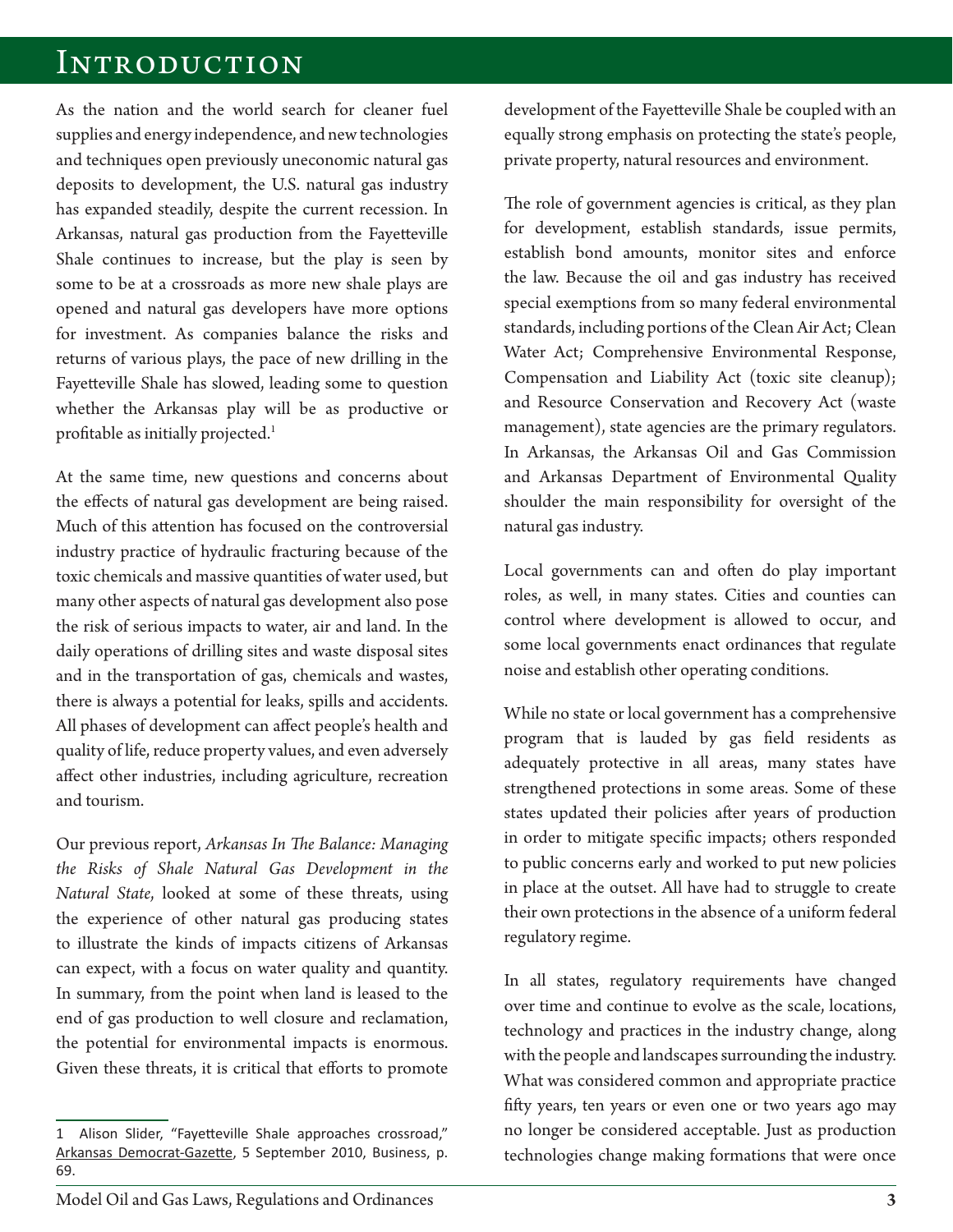off limits accessible, new technologies and practices that minimize or eliminate the negative impacts of development become available and affordable, and new information leads to a better understanding of the impacts of development, fostering a new sense of what is and is not acceptable.

These changes prompt evolutions in best management practices, or BMPs, that are recommended on a voluntary basis or incorporated into permits or leases as required conditions of operation. As BMPs become accepted practice, they are more likely to be incorporated into laws or regulations and made mandatory, particularly when they are established as affordable ways to effectively address significant negative impacts, and are embraced by some within the industry itself.

Arkansas In The Balance included a partial set of recommendations for protecting the health of Arkansas' citizens by protecting the natural ecosystems and the air, land and water on which we depend. This report builds on our previous recommendations by examining the policies of other oil and natural gas producing states,

profiling model laws, regulations and local ordinances designed to offer these important protections, and making recommendations for reforms to Arkansas' laws and regulations. Many of these policies elevate proven BMPs to mandatory standards.

Fortunately, Arkansas is in a position to learn from the experiences of other states and their successes. As the Fayetteville Shale play slows, our state's citizens, elected officials and regulators have the opportunity to craft a new model for responsible natural gas development. The Arkansas Oil and Gas Commission's new hydraulic fracturing chemical disclosure rules are one step in the right direction, as are the new rules regulating waste pits, but these areas could be stronger and many other issues still need to be addressed. If we continue to plan responsibly and move forward together, we can meet the challenges before us and ensure that the legacy of the Fayetteville Shale is not only one of reaping the benefits of this tremendous energy resource, but also protecting the health and environment and preserving the natural legacy of our state.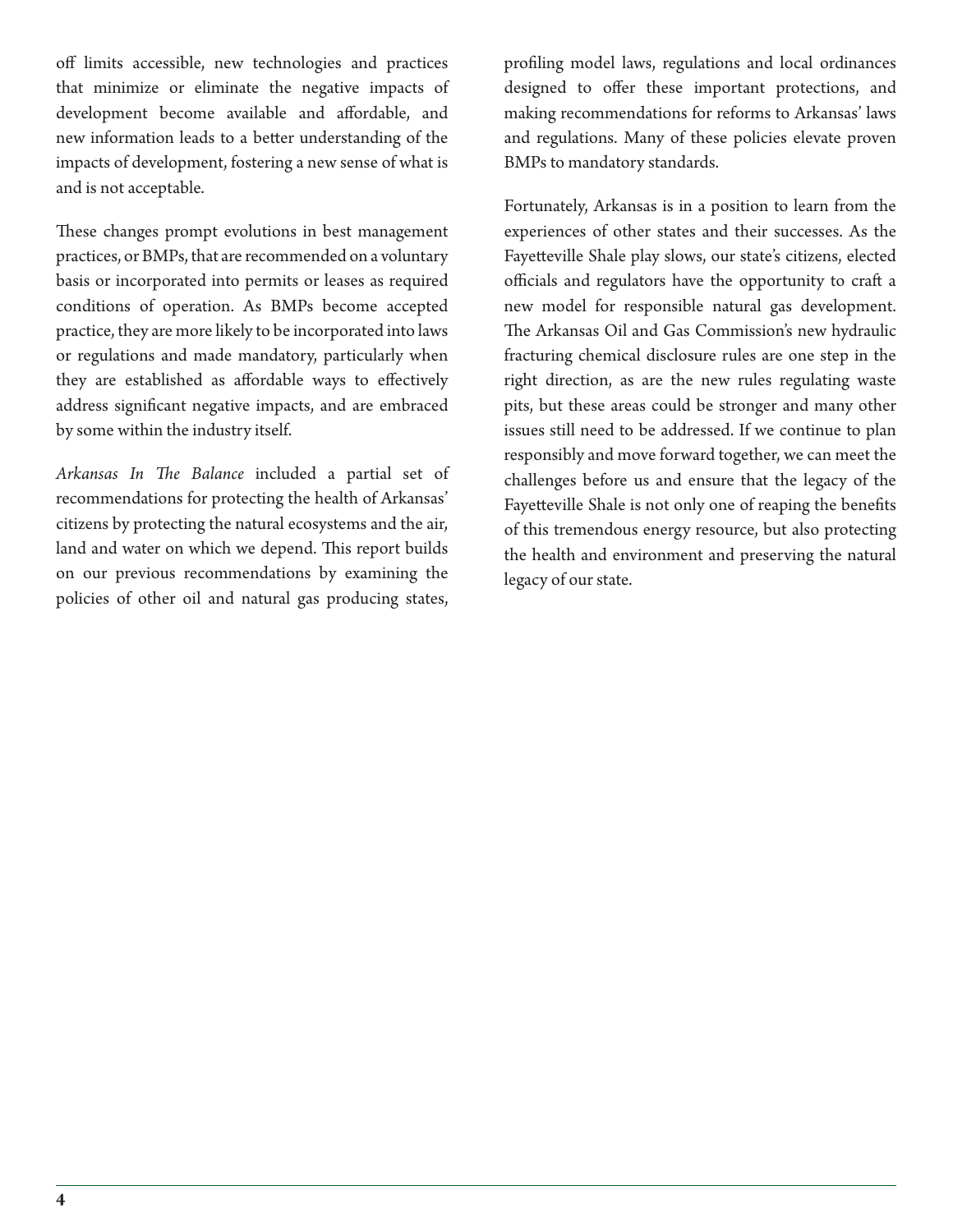#### **Commissioned and Released by:**

**The Arkansas Public Policy Panel** is a statewide  $501(c)(3)$  organization dedicated to achieving social and economic justice by organizing citizen groups around the state, educating and supporting them to be more effective and powerful, and linking them with one another in coalitions and networks. The Panel seeks to bring balance to the public policy process in Arkansas.

#### **Report Author:**

**Sara Kendall** is the Washington, DC Office Director for the Western Organization of Resource Councils. She holds a degree in environmental studies, and has over 20 years of experience working on natural resource policy. Sara has researched, written and edited many publications, including WORC's *Law and Order in the Oil and Gas Fields.*

Based in Billings, Montana, **WORC** is a regional network of grassroots community organizations in seven western states that include 10,000 members and 45 local chapters. WORC's mission is to advance the vision of a democratic, sustainable, and just society through community action. WORC is committed to building sustainable environmental and economic communities that balance economic growth with the health of people and stewardship of their land, water, and air resources.





Since the 1970s, WORC has worked for and won model coal mine reclamation and natural resource taxation policies, won farm credit reforms, tackled concentration of economic power in the meatpacking and grain trading industries, and fought for hard rock mining reform and responsible oil and natural gas development.

*Back cover photo: Well site during active drilling to the Marcellus Shale formation in Upshur County, West Virginia, in 2008. Copyright WVSORO, June 2008.*

*www.wvsoro.org*